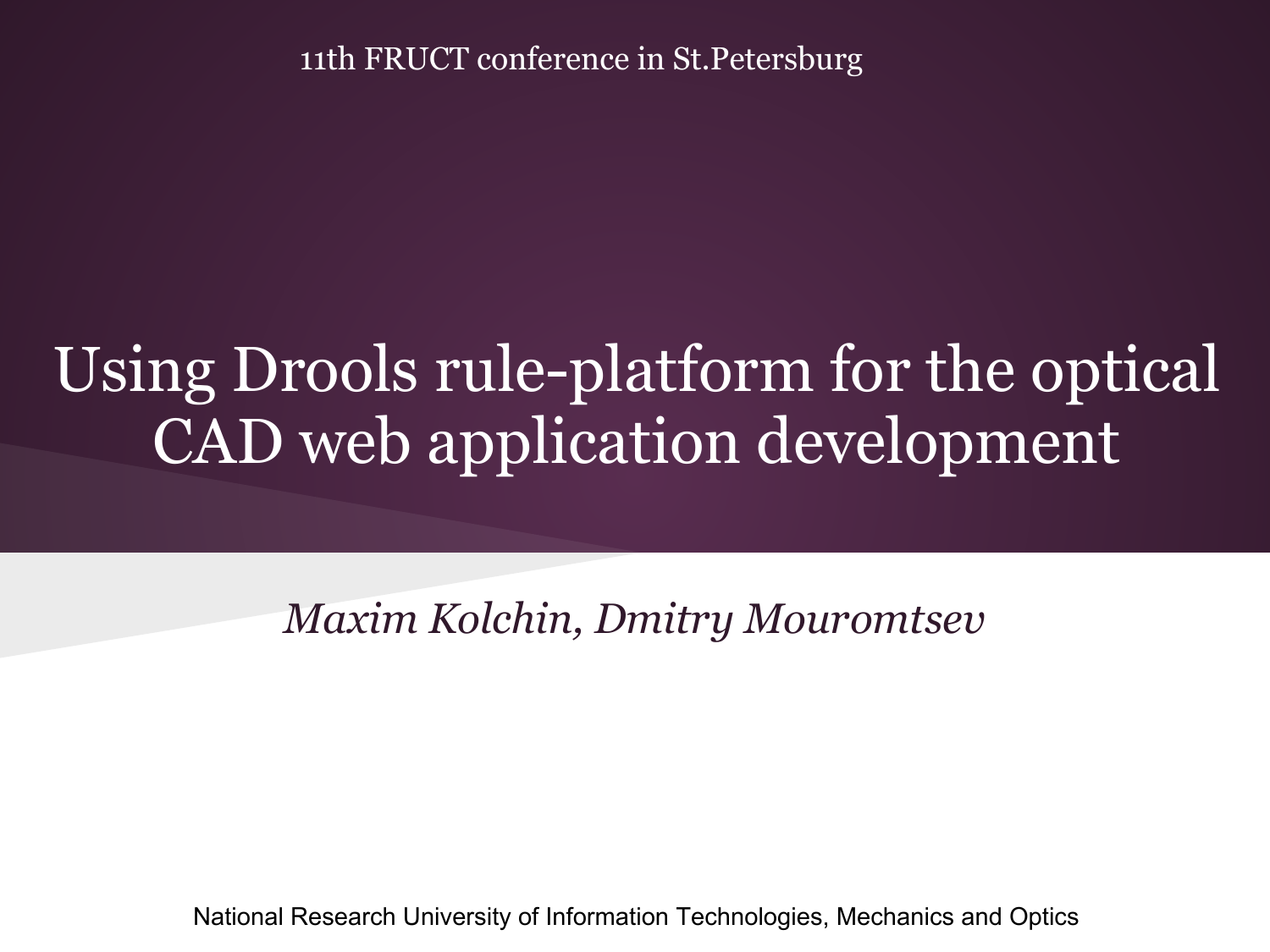#### $1/10$

#### Introduction: the goal



#### Automation of optical structural synthesis

*Structural synthesis* is the key-step in the whole optical design process.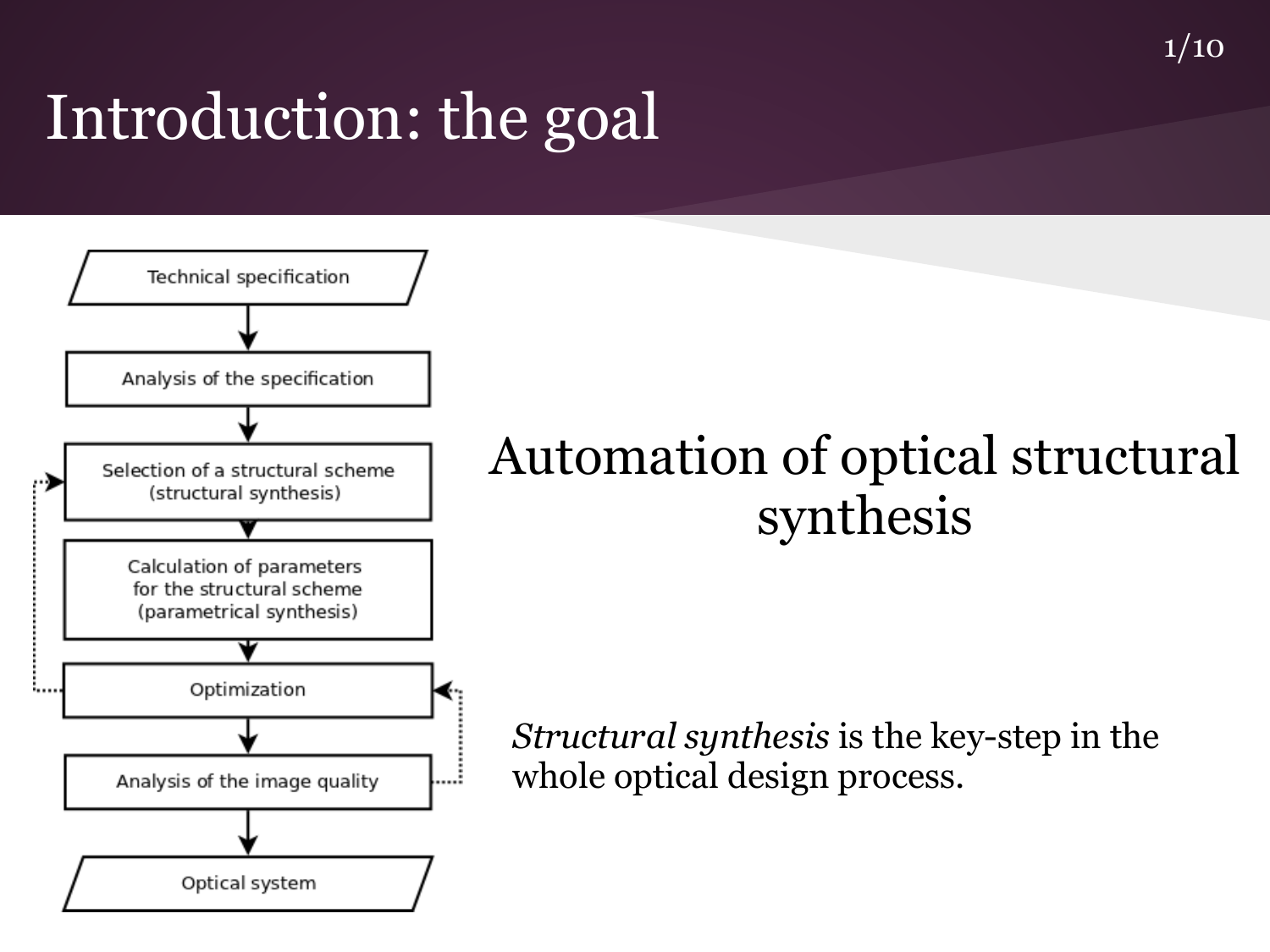#### Introduction: the structural synthesis



*Structural synthesis* the procedure of choosing the types, quantities and mutual arrangement of optical elements

2/10

#### Y1A1P + C1P2P + B2A2P + T2A3P + C3F3F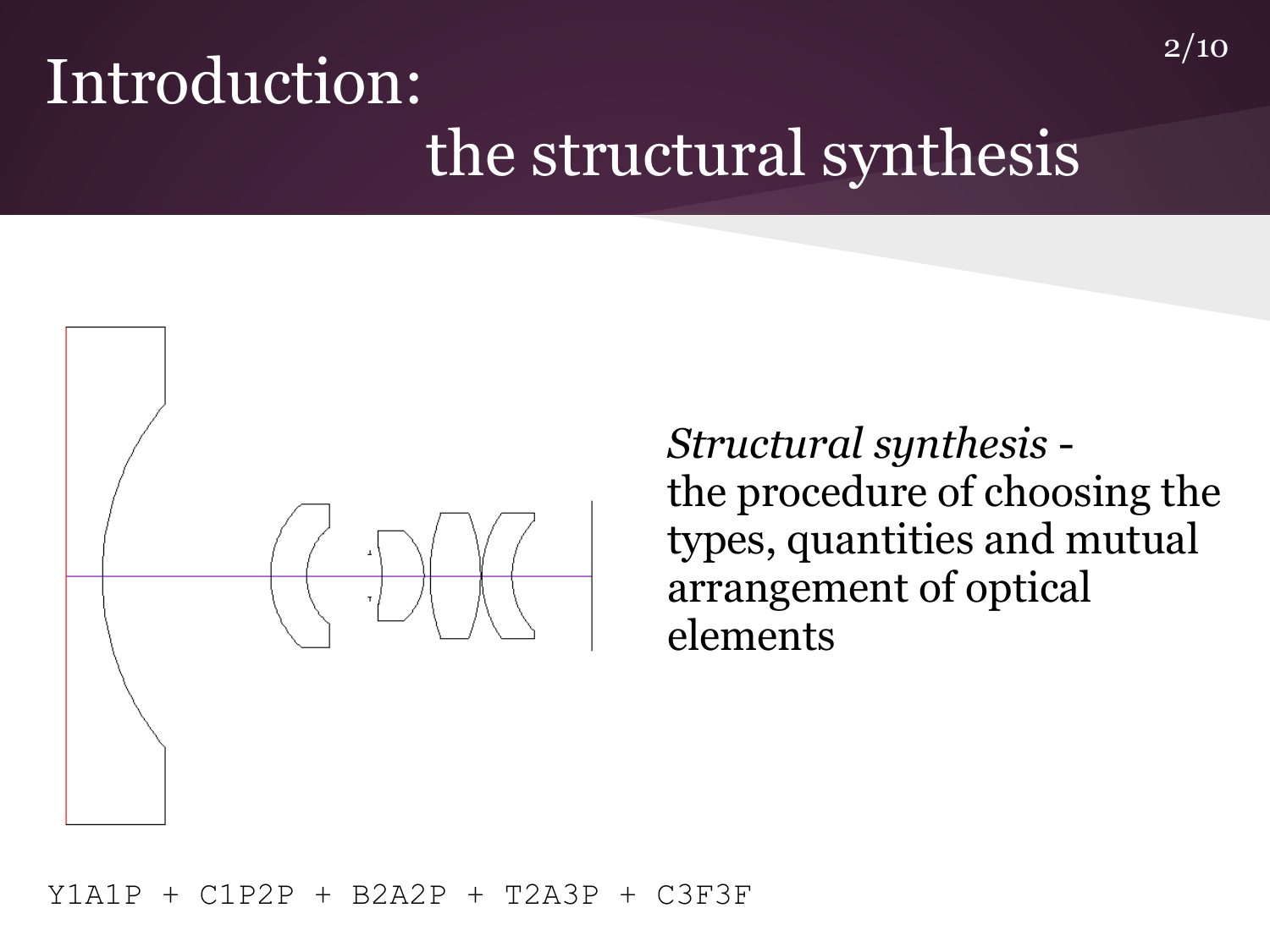## Introduction: existing approaches

- various catalogues (patents, technical literature etc),
- genetic algorithms,
- own experience,
- expert system *this is our way*.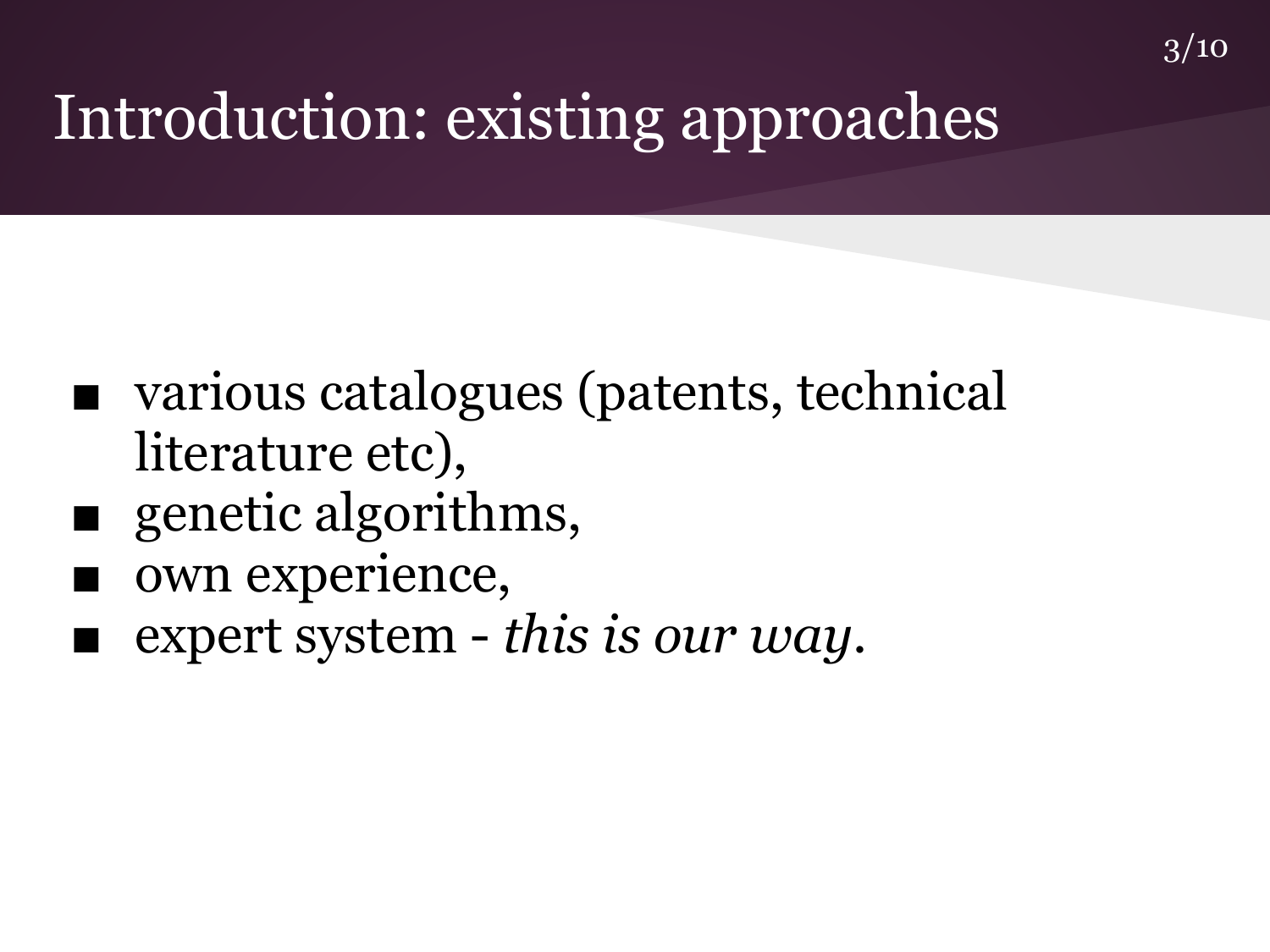#### Introduction: our approach

Our approach based on rule-based design method of structural synthesis was proposed by M.Russinov and developed by I.Livshits.

> *great experience in optical design*  $+$ *expert system technology* = *automated structural synthesis*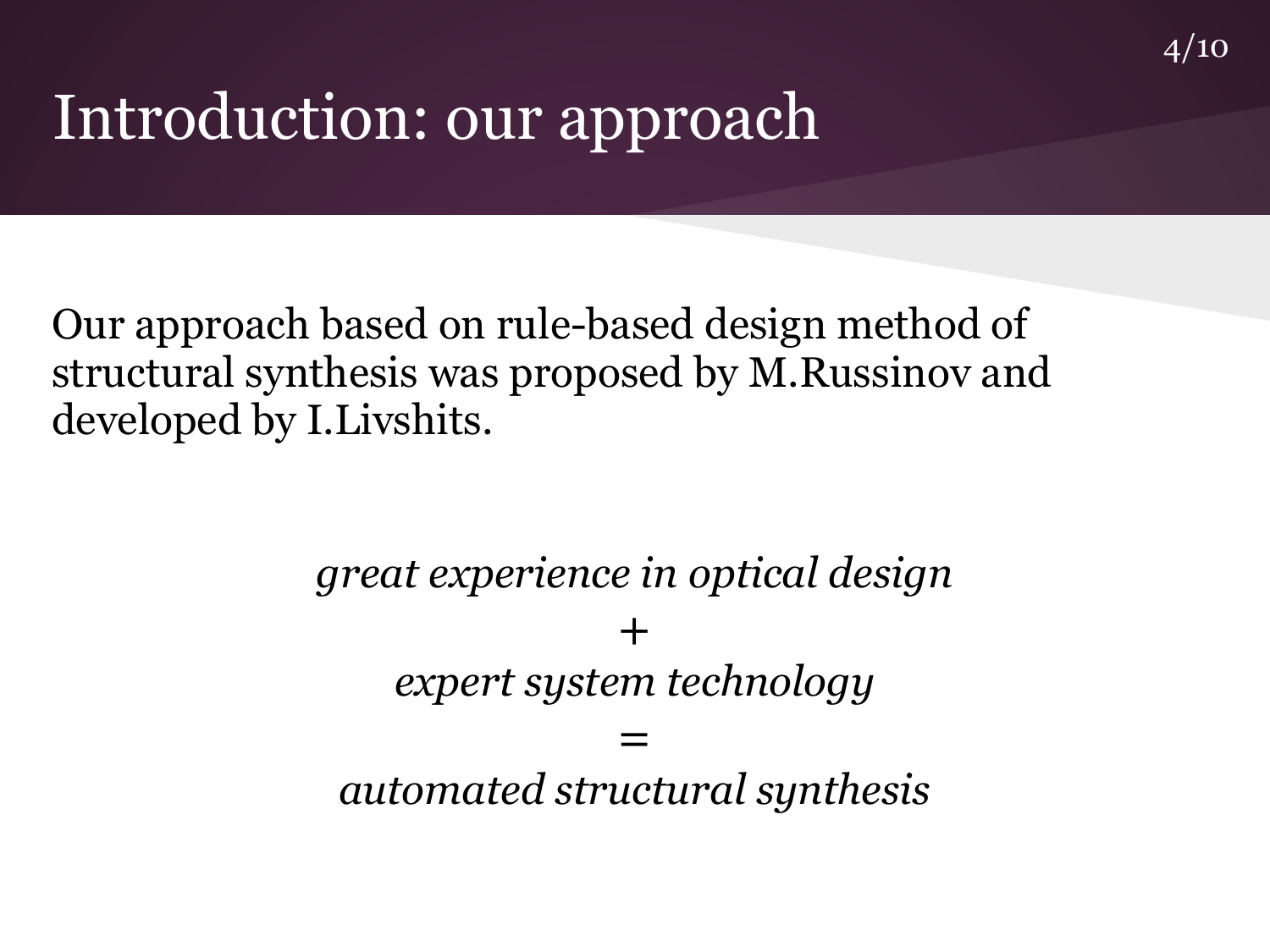### Implementation: selection of a rule-platform

Requirements:

- advanced knowledge representation language,
- the support of traditional programming languages,
- the forward chaining,
- tools for knowledge engineering,
- open-source license and an active community.

Rule-platforms: OpenRules, OpenL Tablets, Drools, CLIPS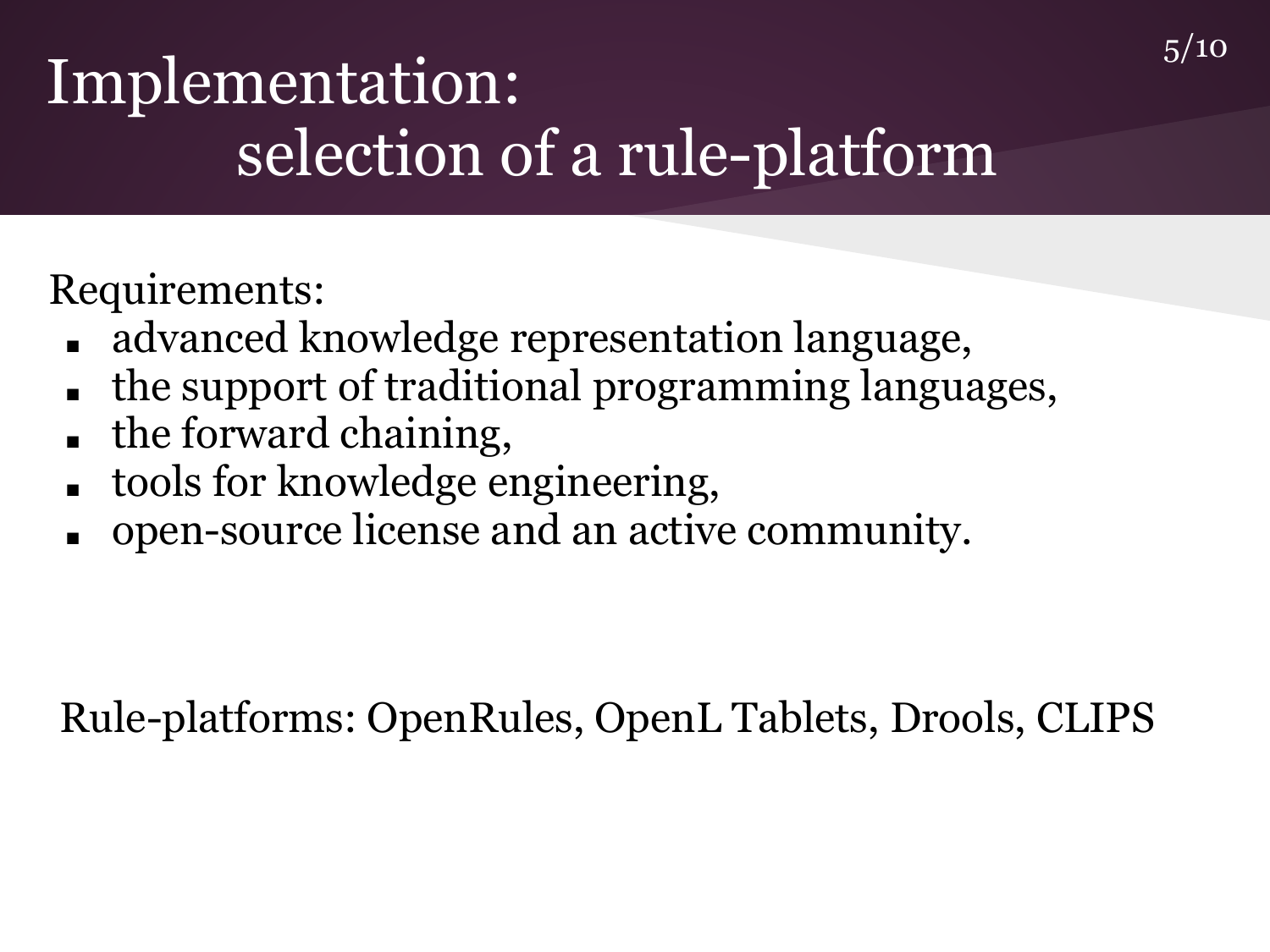### Implementation: overview of the system architecture



6/10

#### Here:

- Repository Drools Guvnor,
- Web application the server developed by us,
- Inference engine Drools Expert.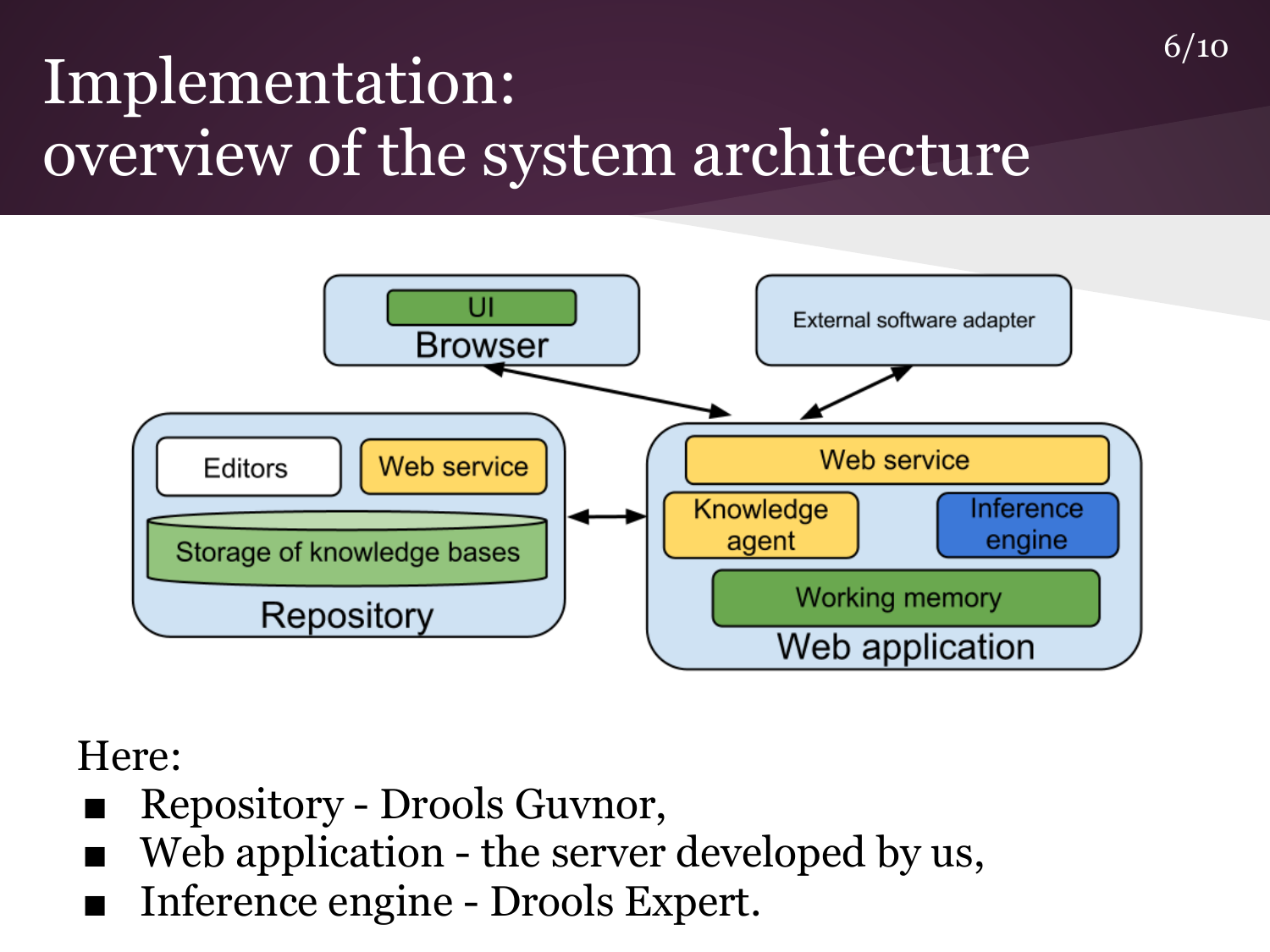#### Implementation: algorithm of the inference

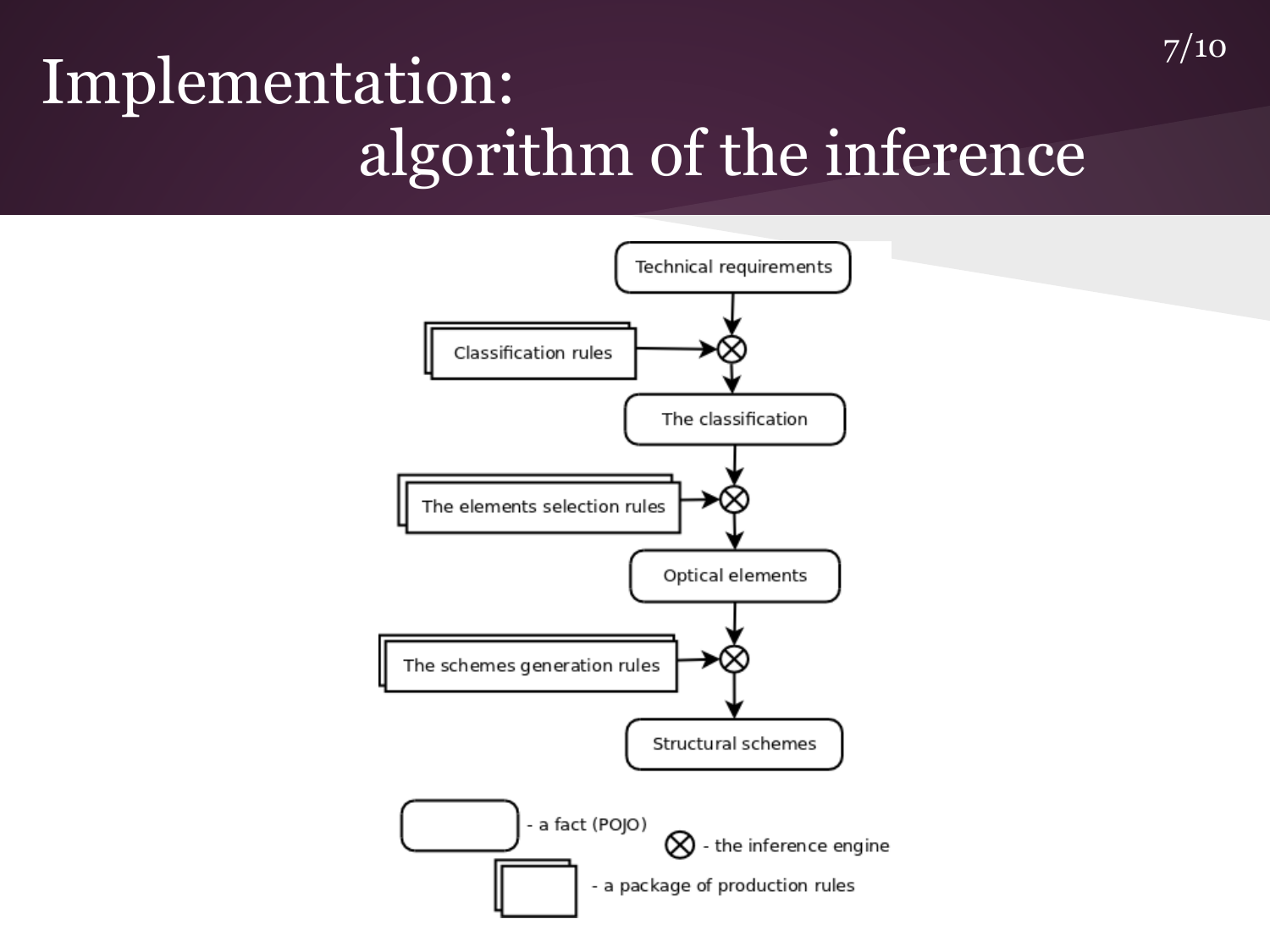## Implementation: an example of the rules

8/10

The elements selection rule (using DSL language and Drools Guvnor):



The same rule in DRL (Drools Rule Language):

```
rule "B1P1A"
   when
      Classification(d==1, s==2)
   then
        insert( ElementFactory.newElement( "B1P1A" ));
end
```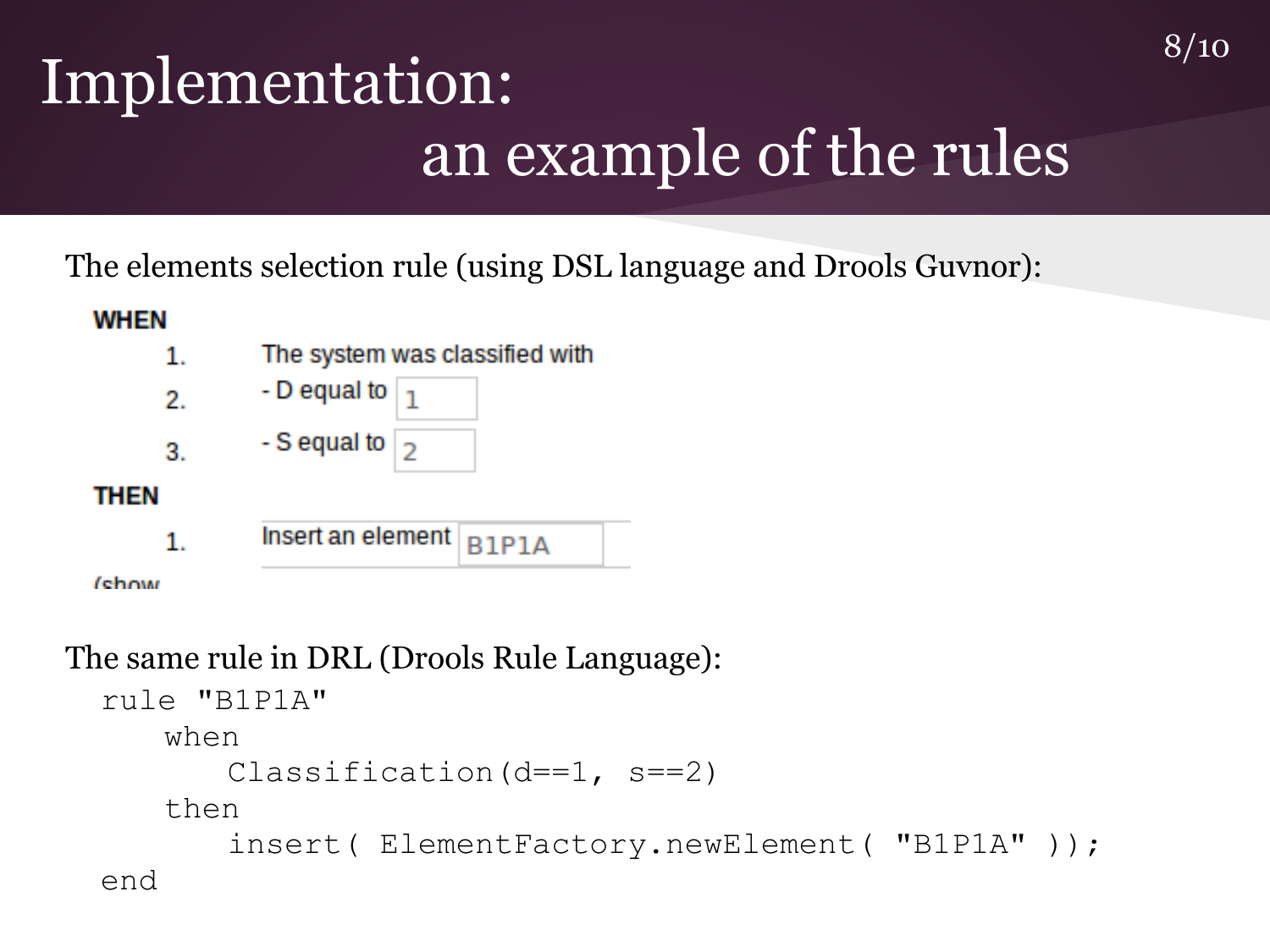#### Implementation: a screenshot of the UI

| $$$ E3SOOS                       | $\times$                          |                                                                                                                        | $\Box$ o $\mathbf{x}$                 |
|----------------------------------|-----------------------------------|------------------------------------------------------------------------------------------------------------------------|---------------------------------------|
| ⊗<br>G<br>$\circ \circ \rangle$  | guvnor.ailab.ifmo.ru/dashboard    |                                                                                                                        | ☆<br>٩                                |
| <b>Technical requirements</b>    |                                   | The lens classification                                                                                                |                                       |
| aperture speed <sup>O</sup>      | ⊟<br>1.8                          | of optical characteristics.<br>according to design<br>by purposes.<br>$J - 1 W - 2 F - 0$<br>$L - 2Q - 0$<br>features. | The complexity of the lens<br>$R - 7$ |
| angular field <sup>O</sup>       | 음 *<br>84                         | $S - 0 D - 2$                                                                                                          |                                       |
| focal length <sup>O</sup>        | $\bigoplus$ mm.<br>4.5            | Schematic circuits                                                                                                     |                                       |
| back focal distance <sup>O</sup> | $\bigoplus$ mm.<br>$\overline{2}$ | #<br><b>Schema</b>                                                                                                     |                                       |
| image quality $\bullet$          | GEOMETRIC⊢ ▼                      | 0<br>Y101P + B2A3P + T3F3O                                                                                             |                                       |
| entrance pupil position<br>๏     | <b>FORWARD</b><br>▼               | $\mathbf{1}$<br>Y101P + B2A3P + T3F3I                                                                                  |                                       |
|                                  |                                   | 2<br>Y1A1P + B2A3P + T3F3O                                                                                             |                                       |
| spectral range <sup>O</sup>      | 450 $-$ 650 $-$ nm.               | 3<br>Y1A1P + B2A3P + T3F3I                                                                                             |                                       |
|                                  |                                   | Y1P1P + B2A3P + T3F3O<br>4                                                                                             |                                       |
| <b>Actions</b>                   |                                   | 5<br>Y1P1P + B2A3P + T3F3I                                                                                             |                                       |
| Classify<br>Synthesis<br>Export  |                                   |                                                                                                                        |                                       |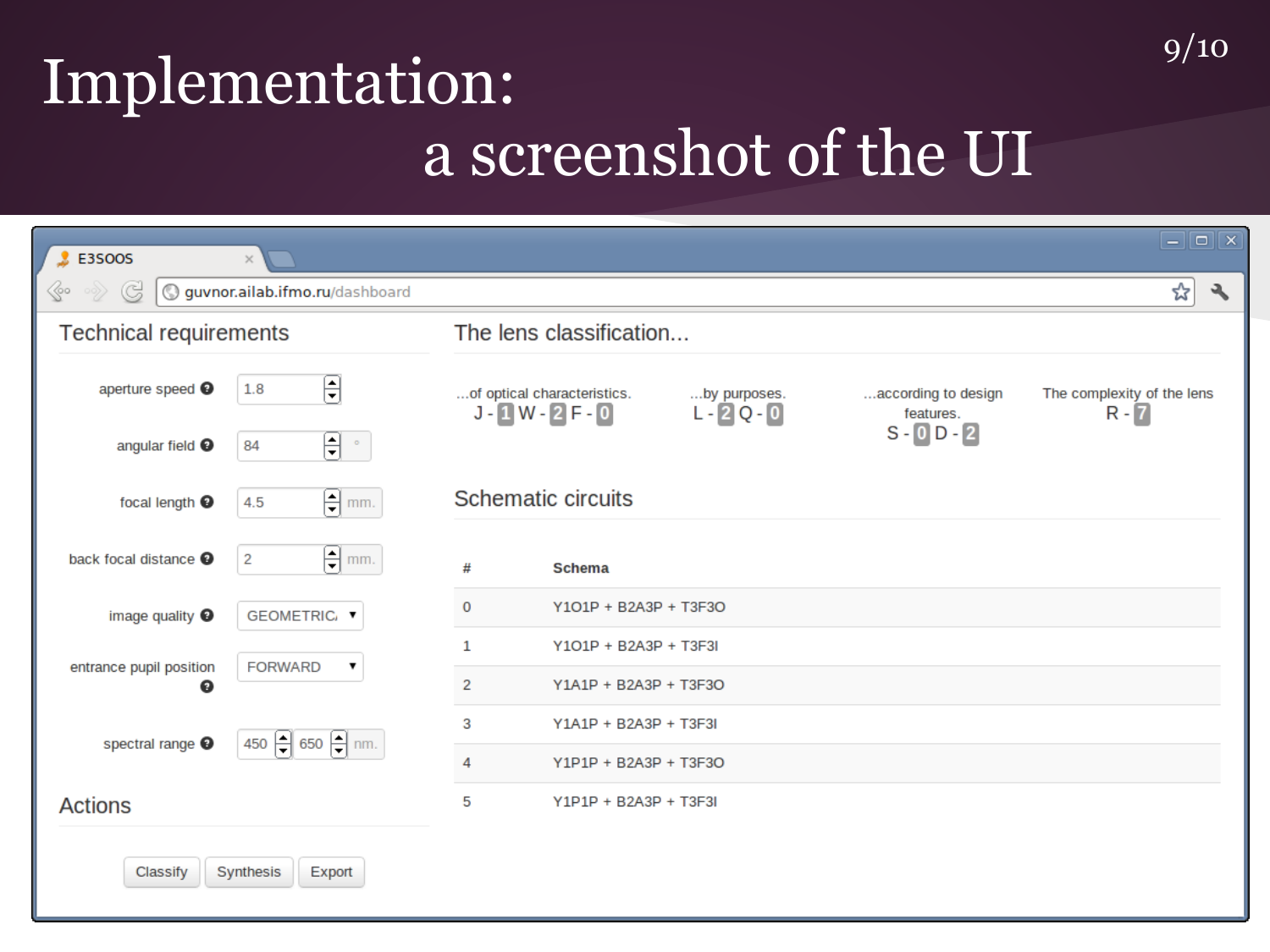#### Conclusion:

- Developed notations for optical elements and structural schemes,
- Implemented a prototype of the system based on the rulebased design method of structural synthesis.